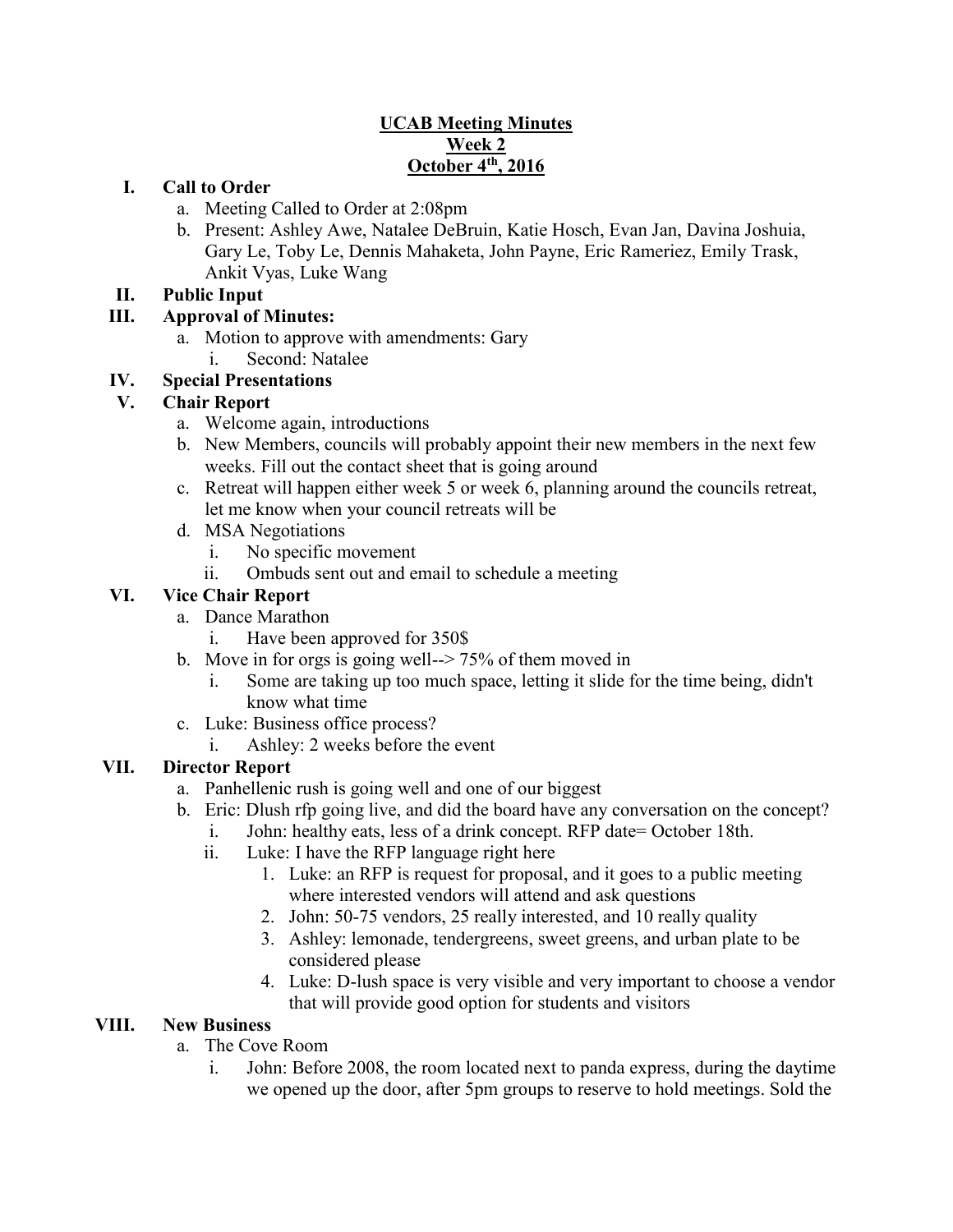space to the bookstore so that they could expand. This is their computer sales center. They no longer need their space anymore, only way to be accessed is from PC West Dining. Bookstore asked if we wanted to buy it back. Amazon campus space is a part of it, this space would give us about 88 more seats for dining. This could help fill both needs of dining space and meeting room. There will be some cost with infrastructure. Purchase back for the same price we sold it. VC Matthews and Gonzales.

- ii. Luke: we would almost double the amount of seating in PC West dining, during lunch rush it is a very packed space
- iii. Evan: are the walls already in place, and the pockets are support beams? 1. Yes, walls are permanent with amazon campus project
- iv. Emily: the kind of space, move tables around, or square tables?
	- 1. John: we would find flexible use tables
	- 2. Emily: student orgs utilized it very well
	- 3. John: the side angles might be weird because of the amazon campus space cut out
- v. Davina: what would the timeline be?
	- 1. John: Depends on the cost, but probably 6-8months to refurbish, if it is a FM project it could be faster
- vi. Evan: What is the trigger threshold? Is there any natural lighting?
	- 1. John: only 3 windows, kind of under the stairs leading up to the ballroom. I don't know the threshold off the top of my head
- vii. Ashley: the bookstore requested that we buy it on a payment plan, still interested in that?
	- 1. John: yes, at this time our big thing is to get them to actually commit to selling, holding out on a what-if.
- viii. Luke: what's FF&E,
	- 1. John: Furniture, Fixtures, & Equipment
	- 2. Luke: air handler?
		- a. John: yes, and new lighting, new flooring, etc.
- ix. Luke: on one of the long term projects was for a pc west dinning consultant planner, would this tie in?
	- 1. John: yes, just met with a potential consult company
- x. Evan: from the model it looks like butterfly doors, would it be feasible for a sliding door?
	- 1. John: yes, that is actually the conversation. For visual sake it is butterfly doors on the model
- xi. Luke: we will have more conversations about what to do with this space if the bookstore commits to selling

# **IX. Old Business**

#### **X. Member Reports**

#### **XI. Open Forum**

- a. Outreach
	- i. Luke: I would really like to engage in outreach efforts for the greater student body. Want to provide students on how to get info from UCAB, students pay a big fee every quarter for UCAB, and should know what is going on